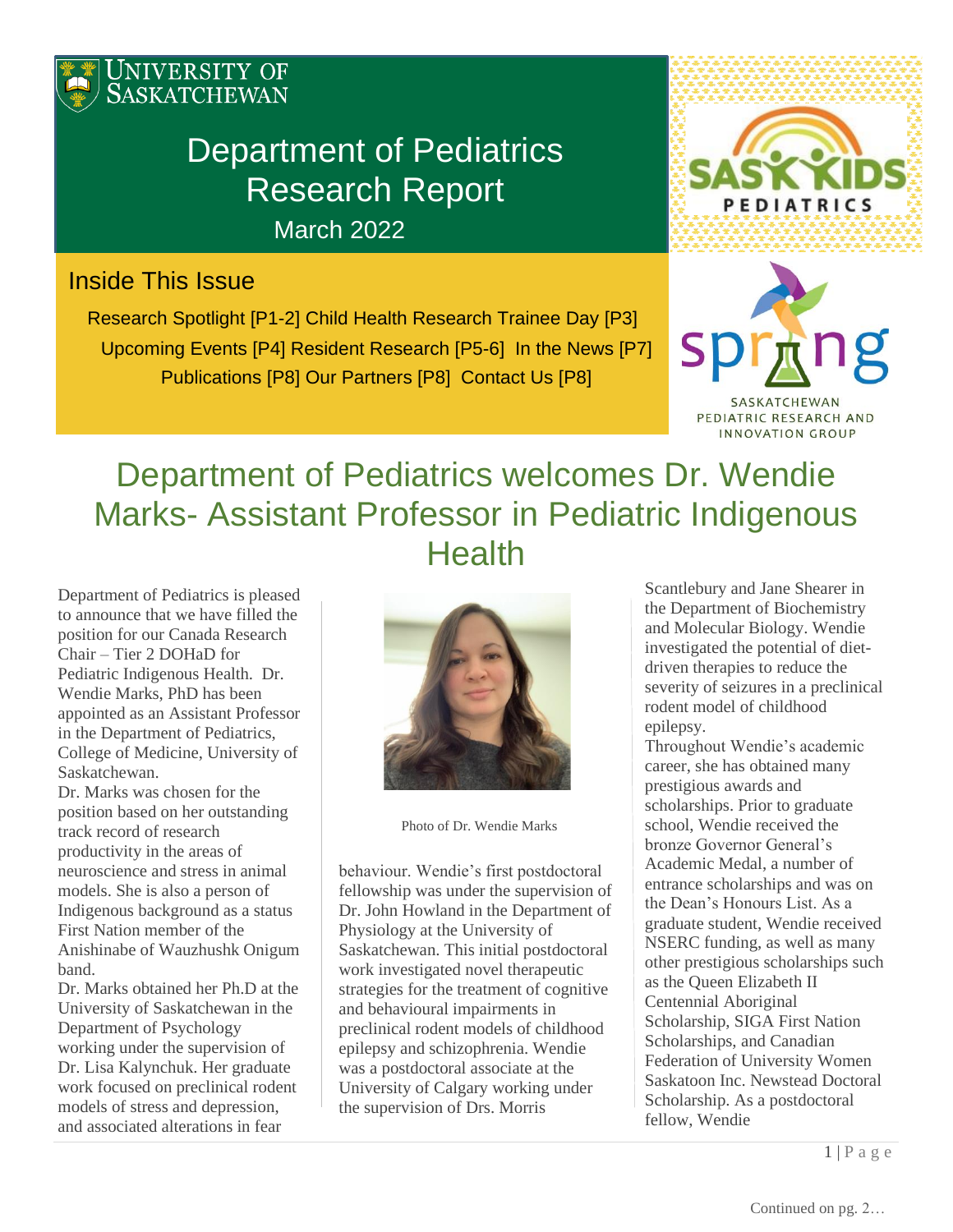#### **Department of Pediatrics Research Report**

…, continued from pg. 1

received a Saskatchewan Health Region Foundation Fellowship and was an Eyes High funded Postdoctoral Scholar. Wendie has published in several reputable journals including the Neurobiology of Disease, eNeuro, and Psychopharmacology. Wendie has also volunteered for various committees focused on the health and representation of minority groups. These committees include the Canadian Association for Neuroscience Equity Diversity and Inclusion Committee, the Saskatchewan Association for the Rehabilitation of the Brain Injured, and the Aboriginal and Indigenous Graduate Student Council at the University of Saskatchewan.

Dr. Marks' proposed research involves using a Developmental Origins of Health and Disease lens to investigate obesity in Indigenous children. Stress and malnutrition have been shown to play a strong determining role in the development of metabolic disorders such as obesity. Canadian colonization policies, such as the residential school system, exposed Indigenous peoples to both chronic stress and malnutrition during important developmental periods. This exposure may have a lasting physiological impact transmitted across generations, resulting in a barrier towards wellness. Dr. Marks will use her background in preclinical animal models to build a program of research that integrates clinical and translational research. This research will focus on the intergenerational effects of stress and malnutrition on the gut microbiome and how this relates to obesity in Indigenous children.

This research will contribute important information on the association between environmental factors, such as maternal stress and nutrition, on the development of obesity in Indigenous children living in Saskatchewan. Importantly, this program of research will provide informed and directed strategies to address obesity in Indigenous children, which, in collaboration with Indigenous communities, can be used in the development of strategies to promote wellness.

Please visit Dr. Marks' [Google Scholar](https://scholar.google.com/citations?user=Y286fjEAAAAJ&hl=en&oi=ao) page for a list of her publications

## **Announcing the Dr. Brad Ardell Spirit Award Recipient for 2021**



Each year, residents and staff have an opportunity to nominate an individual for the Dr. Brad Ardell Spirit Award in recognition of a resident who has exhibited true "prairie spirit": someone who is dependable and honest, with a strong work ethic. They exemplify selflessness, integrity and care to all.

The selection committee reviewed all the nomination letters, which outlined how each candidate matched the criteria of dedication, compassion and empathy in clinical practice. We are pleased to announce that **Dr. Mackenzie Simpson,** a third-year resident in Pediatrics, was chosen as this year's award recipient.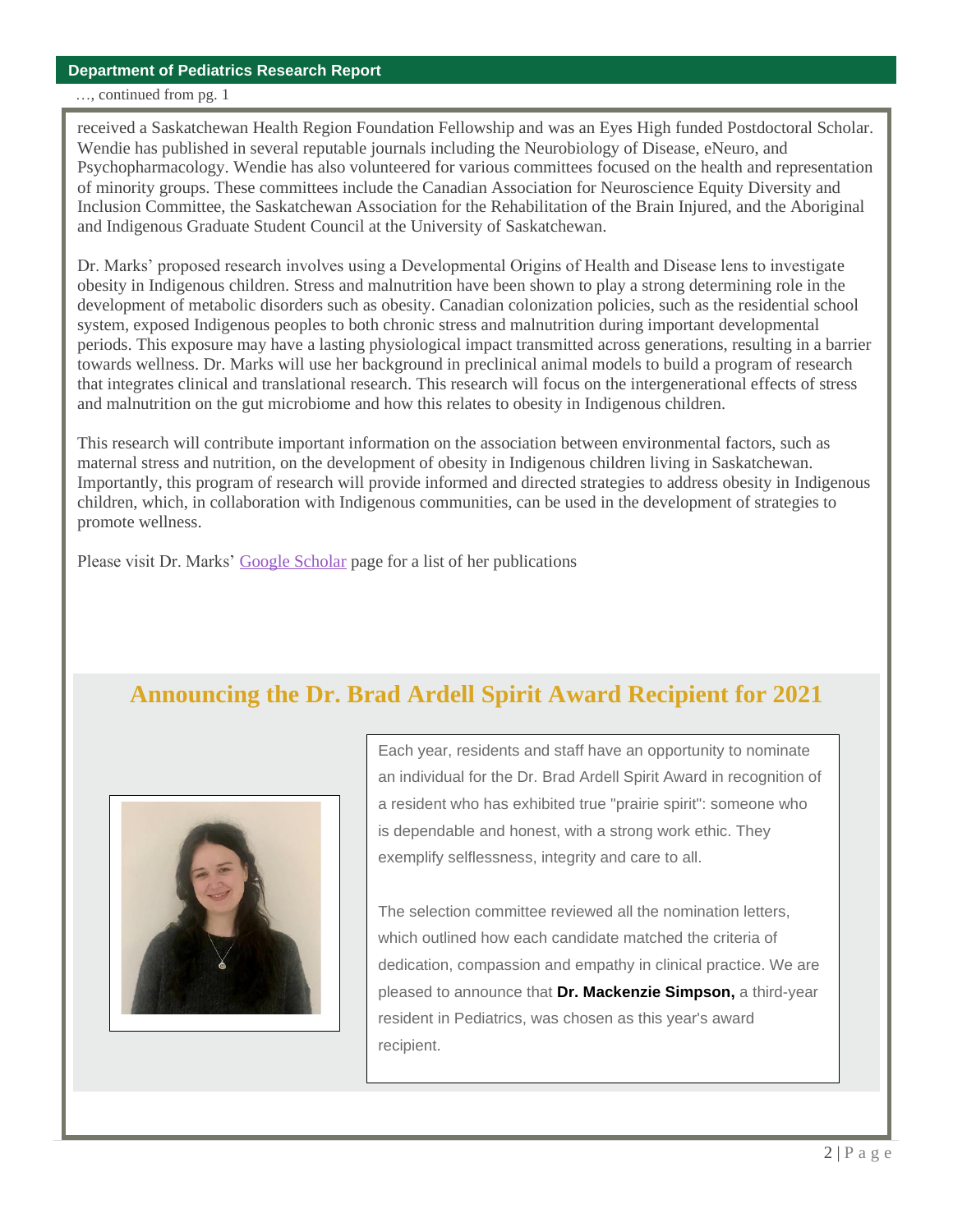## **Department of Pediatrics Virtual Child Health Research Trainee Day**

Please join us on **Thursday April 28thth, 2022 12-4 pm** for this research symposium featuring presentations from residents, graduate students, post-doctoral fellows, and undergraduate students engaged in child health research at USask.



## This year we welcome Keynote speaker, **Dr. Sandra Davidge** who will present,

## *"It started with a question and a passion....my research in maternal and perinatal cardiovascular health and the lessons learned along the way"*



Dr. Sandy Davidge is the Executive Director of the Women and Children's Health Research Institute, a Distinguished University Professor at the University of Alberta, Edmonton Canada and a Fellow of the Royal Society of Canada and Canadian Academy of Health Sciences. Dr. Davidge serves on many national and international grant panels and serves on the editorial board for the American Journal of Physiology, Hypertension and Biology of Sex Differences. Dr. Davidge's research program encompasses studying cardiovascular function as it relates to 1) complications in pregnancy (preeclampsia and maternal aging) and 2) developmental origins of adult cardiovascular disease. This research is focused on understanding maternal vascular complications as well as developing early intervention/prevention strategies for improving long-term cardiovascular health for the offspring. With her team of trainees, for whom she has mentored >40 national and international graduate students and postdoctoral fellows, Dr. Davidge has published over 250 original peer-reviewed manuscripts and review

# [Register Today!](https://www.eventbrite.ca/e/2022-child-health-research-trainee-day-tickets-287877247597)







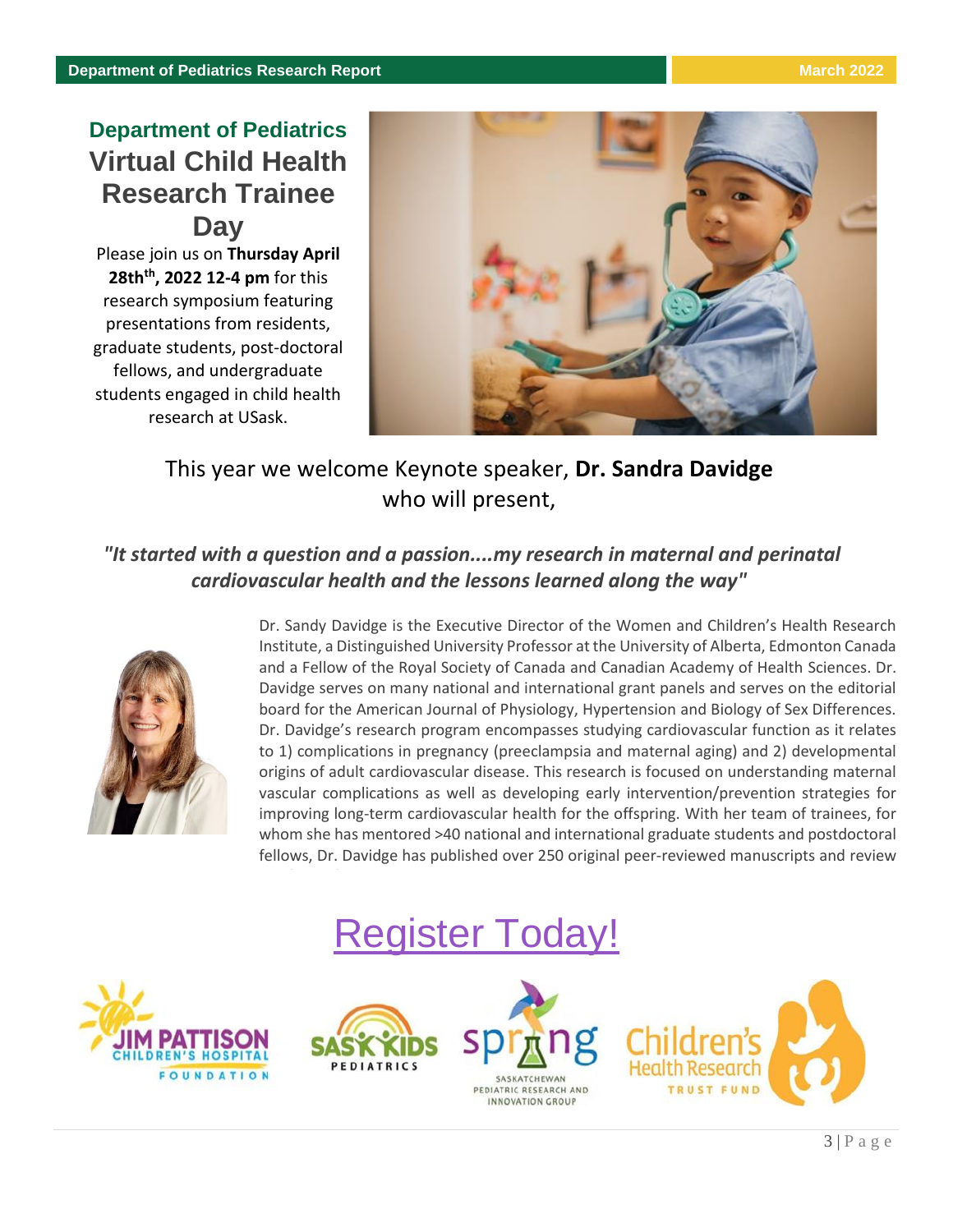## **Coming Events**

| <b>DATE</b>     | <b>EVENT</b>                                       |
|-----------------|----------------------------------------------------|
| <b>April 28</b> | ***Virtual Child Health Research Trainee Day***    |
| April 7         | Pediatric Grand Rounds- Dr. Charissa Pockett       |
| May 4-7         | Virtual Sickkids Paediatric Update Conference 2022 |
| May 5           | Pediatric Grand Rounds- Dr. Genievieve Gerard      |
| May 5           | Life and Health Sciences Research Expo             |
| May 26-28       | <b>CPS Annual Conference</b>                       |
| June 2          | Pediatric Grand Rounds- Dr. Catherine Gordon       |
| June 9          | Pediatric Grand Rounds- Dr. Bita Hashemi           |

### **Congratulations to supervisors who were awarded 2022 Dean's Projects**

#### **Dr. Krista Baerg**

- "Retrospective Chart Review of Outcomes at Discharge or Transition from Pediatric Chronic Pain Care"
	- "Supporting Youth in School with Chronic Pain: Knowledge Mobilization Phase"

#### **Dr. Tim Bradley**

• "A Retrospective Review of Single Ventricle Pathway Management in Saskatchewan"

#### **Dr. Gregory Hansen**

• "Canada's Pediatric Intensive Care Units Response to the COVID-19 Pandemic: A National Survey"

#### **Dr. Susan Petryk**

- "Optimizing the diagnostic assessment of complex developmental disabilities conducted by the Complex Diagnosis Assessment Team (CDAT) in Regina"
- "Virtual Facial Photography in the Diagnosis of Fetal Alcohol Spectrum Disorder (FASD)"
- "Virtual vs In-clinic Visits in Developmental-Behavioral Pediatrics: Evaluating Patient's

Preferences"

• "Virtual Follow-up Appointments by Medical Students and Residents in Developmental Pediatrics: Expediting Clinical Care and Enriching the Learning Experience"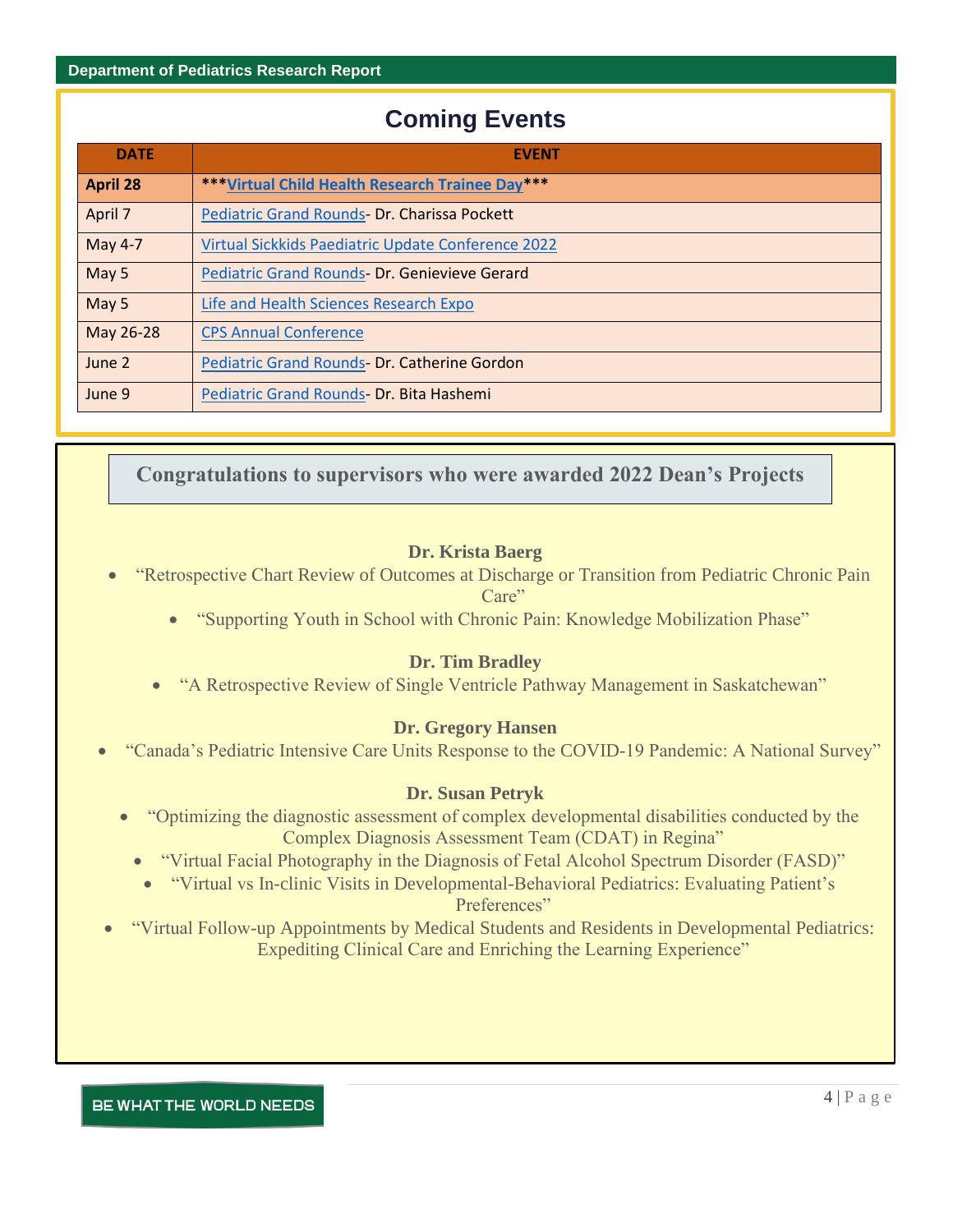## **Child Health Research Resident Spotlight**

**Dr. Amelie Cyr** is currently a PGY-4 Pediatrics resident. She was born in Montreal and completed her premedicine program and medical training at McGill University. Dr. Cyr will start pediatric intensive care fellowship in Edmonton in 2022.

Throughout her residency, Dr. Cyr explored different research areas based on her various interests. She has always had a strong interest for intensive care, so naturally most of her projects gravitated around that area.

Dr. Cyr's research journey began with a hands-on project in the NICU under the mentorship of **Dr. Sibasis Daspal**. It started with an interest for learning a new skill- a lung ultrasound. Lung ultrasound is used increasingly more in the NICU as an easy bedside tool for diagnosing lung pathology. The project tried to assess if high lung ultrasound scores suggestive of pulmonary edema (or "fluids in the lungs") correlated with the presence hemodynamically significant patent ductus arteriosus (PDA) in preterm neonates. In fact, a well-known consequence of PDAs is pulmonary edema. Some PDAs are treated if they are considered systemically significant, meaning if they impact the perfusion of other vital organs.

Determining if a PDA is significant or not can be done through different clinical and sonographic indicators, but no one has previously looked at lung ultrasound scores. The study assessed 20 premature newborns in the NICU in the past 3 years and correlated their clinical and sonographic PDA scores to their lung ultrasound scores. The data indicated higher lung ultrasound scores do correlate with the presence of hemodynamically significant PDAs. The study did have limitations, notably the small sample size. However, this research opens the door to further projects. As mentioned, lung ultrasound is an easy tool to use at the bedside and results can be interpreted readily. It could be used to assess the severity of PDAs alongside with other clinical markers or even to monitor response to therapy.



During the COVID-19 pandemic, Dr. Cyr had the chance to participate in more public health-focused projects with **Dr. Gregory Hansen**. Drs. Cyr and Hansen were interested in analyzing the Canadian response to the pandemic in terms of public health interventions. They compared how different countries implemented their interventions and analyzed the trend of cases compared to the timeline of interventions. They wrote a perspective on how inconsistent Canada's approach was in terms of its federal and provincial responses throughout the pandemic.

During her residency program, Dr. Cyr took part of PICU QI studies led by **Dr. Holt** and **Dr. Hansen**. The group reviewed the PICU's continuous renal replacement therapy (CRRT) program. Being a smaller unit, reviewing such programs is important to evaluate their efficiencies, effectiveness, and outcomes compared to other units. This was important for patient care and further program/care development. The review of the CRRT program at the JPCH hospital showed that it was able to deliver safe and effective CRRT, leading to positive patient outcomes. A similar project assessing the apheresis program is currently underway.

Dr. Cyr believes that the strongest impact of research in medicine is improved patient care. The goal of research projects is often to find a better approach to certain clinical entities. Projects often arise from a clinical dilemma and the hope to find better

Continued on page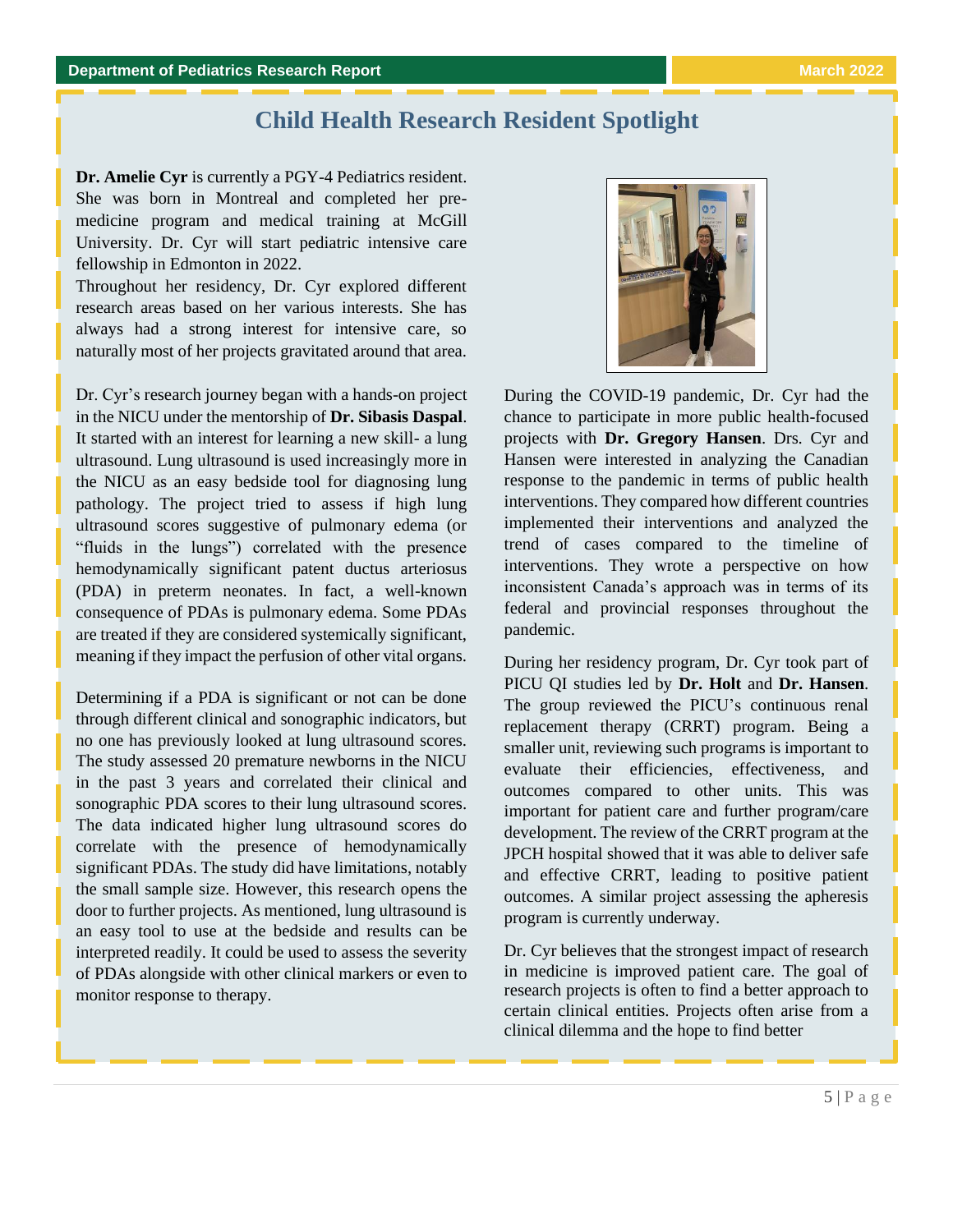approaches for future patients.

The same applies for research projects that are more population-based. Dr. Cyr noticed this especially during the current pandemic – for example, multiple research projects looked at different pandemic strategies to determine which ones were the most effective at preventing infection and subsequent deaths.

From a more personal level, Dr. Cyr truly believes that research gives the clinician an opportunity to acquire and solidify a new set of skills that is not necessarily obtained in clinical practice. Research allows us to work on our scientific curiosity, imagination, leadership, and commitment to finish projects in a timely manner. It's also a great way to work on our advocacy skills – to be able to identify a lack in our patient care or in the healthcare system and to develop a project that will address that.

Performing research projects such as QI projects gives tangible data to hospitals and governments to support some of our programs. These projects can also reveal some shortcomings in the healthcare system and help stakeholders like hospitals and governments decide where to invest their time and funds.

Dr. Cyr believes research projects also have a role in health advocacy at a societal level – better health prevention projects, strategies for better access to care, highlighting where there are some shortcomings in terms of healthcare delivery/healthcare discrepancies. Research is also a great platform to collaborate with other countries (through conferences, joint research studies). This shared knowledge allows clinicians to see what is done elsewhere and to improve their patientcare.

Dr. Cyr will strive to pursue research in her career. PICU is a domain in constant evolution in terms of medical knowledge and therapies but also in terms of technologies used. Dr. Cyr cannot wait to undertake some research projects as a PICU fellow, and she already has a few ideas especially surrounding the use of ultrasound at bedside.

Dr. Cyr would like to acknowledge the following who contributed to her research:

- Dr. Gregory Hansen (Pediatric Intensivist)
- Dr. Tanya Holt (Pediatric Intensivist)
- Dr. Sibasis Daspal (Neonatalogist)
- Rebecca Brockman, Laura Wihak, Jaclyn Reid (PICU Clinical Coordinators)
- Veronica Samedi (NICU Clinical Associate)
- Dr. Olivia Griffin (pediatric resident)
- Dr. Megan Crone (Pediatric Neurologist)

**To learn more about Dr. Cyr's research, please refer to her publications:**

- **Hansen G, Cyr A. Canada's Decentralized ["Human-Driven" Approach During the Early COVID-19](https://publichealth.jmir.org/2020/4/e20343/)  [Pandemic.](https://publichealth.jmir.org/2020/4/e20343/)** *JMIR Public Health Surveill*. 2020;6(4)
- **Cyr A, Mondal P, Hansen G. [An Inconsistent Canadian Provincial and Territorial Response During the](https://www.ncbi.nlm.nih.gov/pmc/articles/PMC8502853/)  [Early COVID-19 Pandemic.](https://www.ncbi.nlm.nih.gov/pmc/articles/PMC8502853/)** *Front Public Health*. 2021;9:708903. Published 2021 Sep 27.
- **Holt T, Griffin O, Cyr A, Brockman R, Wihak L, Hansen G. [Lessons Learned from a Small Pediatric](https://www.hindawi.com/journals/ccrp/2021/6481559/)  [Continuous Renal Replacement Therapy Program.](https://www.hindawi.com/journals/ccrp/2021/6481559/)** *Crit Care Res Pract***. 2021;2021:6481559. Published 2021 Nov 17.**
- **Cyr A, Frehlick R, Stammers D, Crone M. [Case Report: Propranolol Therapy for Infantile Tremor](https://www.ncbi.nlm.nih.gov/pmc/articles/PMC8652196/)  [Syndrome in a Child With Vitamin B12 Deficiency](https://www.ncbi.nlm.nih.gov/pmc/articles/PMC8652196/)**. *Front Pediatr*. 2021;9:774747. Published 2021 Nov 24.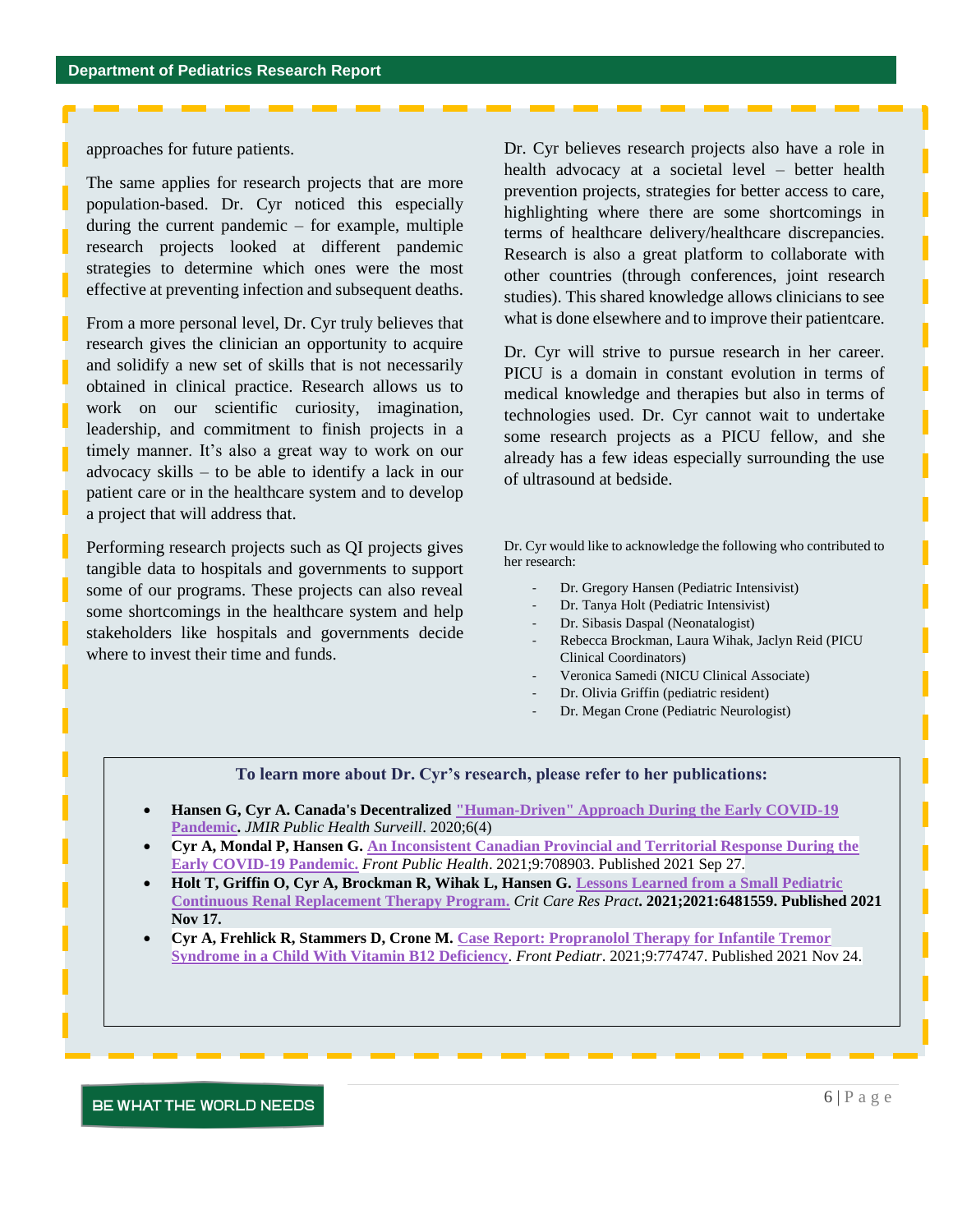# **In the News!**



#### THE CONVERSATION

Dr. Kurji discussed the pandemic's effect on the dramatic increase in eating disorders in Canada and internationally. A number of factors related to COVID-19 lockdowns and school closures — such as isolation from peers, disrupted routines, suspension of activities and increased stress and anxiety — may have contributed to this increase. Read **[the Conversation](https://theconversation.com/eating-disorders-have-increased-during-covid-19-heres-how-to-recognize-them-and-how-to-help-171455)** article for more information.

"More kids with depression, more kids with anxiety, and this eating disorder is huge." Jen Quesnel spoke with **Dr. Ayisha Kurji** about faceto-face school, social media and Omicron on the [Researchers Under the Scope Podcast](https://www.listennotes.com/podcasts/researchers-under/the-kids-are-not-all-right-wYsJOa62RUr/)





### Virtual health-care pilot project launched for northern Saskatchewan Indigenous communities



By Jeanelle Mandes · Global News Posted December 21, 2021 4:45 pm · Updated December 22, 2021 8:46 am

Unfair to close schools when almost no other public health restrictions in place: Saskatoon pediatrician



Dr. Gregory Hansen

Dr. Karen Leis

## **Children hospitalized as TB rocks** northern Saskatchewan

"This should be considered a national emergency."

'Protect them': Saskatoon pediatrician encourages families to vaccinate kids against COVID-19

Dr. Ayisha Kurji

Dr. Mahli Brindamour